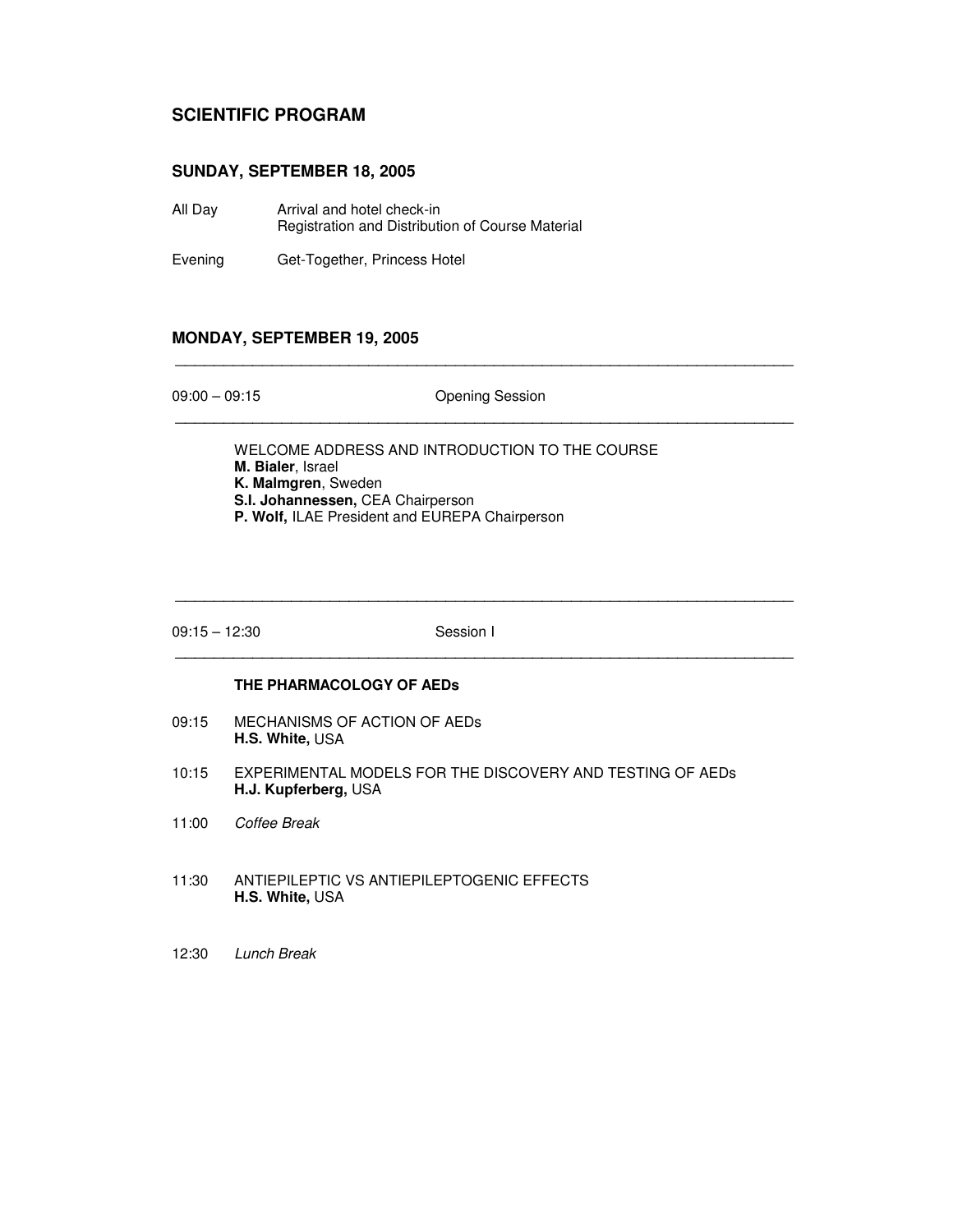## **MONDAY, SEPTEMBER 19, 2005 (cont.)**

| $14:00 - 17:30$ | Session II                                                                            |
|-----------------|---------------------------------------------------------------------------------------|
|                 | <b>PHARMACOKINETICS AND THERAPEUTIC DRUG MONITORING</b>                               |
| 14:00           | BASIC PRINCIPLES OF PHARMACOKINETICS<br><b>M. Bialer, Israel</b>                      |
| 14:45           | THE PHARMACOKINETICS OF AEDS: AN OVERVIEW<br>M. Bialer, Israel                        |
| 15:30           | Coffee Break                                                                          |
| 16:00           | PHARMACOKINETICS OF AEDS IN SPECIAL POPULATIONS<br>R.H. Levy, USA                     |
| 16:45           | PHARMACOKINETIC OPTIMIZATION OF AED THERAPY UTILIZING TDM<br>S.I. Johannessen, Norway |
|                 |                                                                                       |

\_\_\_\_\_\_\_\_\_\_\_\_\_\_\_\_\_\_\_\_\_\_\_\_\_\_\_\_\_\_\_\_\_\_\_\_\_\_\_\_\_\_\_\_\_\_\_\_\_\_\_\_\_\_\_\_\_\_\_\_\_\_\_\_

## 17:30 – 18:30 **GUIDED PK PROBLEM SOLVING EXERCISES**

(breakdown into groups) **M. Bialer,** Israel, **S.I. Johannessen,** Norway, **H.J. Kupferberg,** USA, **R.H. Levy,** USA,

\_\_\_\_\_\_\_\_\_\_\_\_\_\_\_\_\_\_\_\_\_\_\_\_\_\_\_\_\_\_\_\_\_\_\_\_\_\_\_\_\_\_\_\_\_\_\_\_\_\_\_\_\_\_\_\_\_\_\_\_\_\_\_\_

\_\_\_\_\_\_\_\_\_\_\_\_\_\_\_\_\_\_\_\_\_\_\_\_\_\_\_\_\_\_\_\_\_\_\_\_\_\_\_\_\_\_\_\_\_\_\_\_\_\_\_\_\_\_\_\_\_\_\_\_\_\_\_\_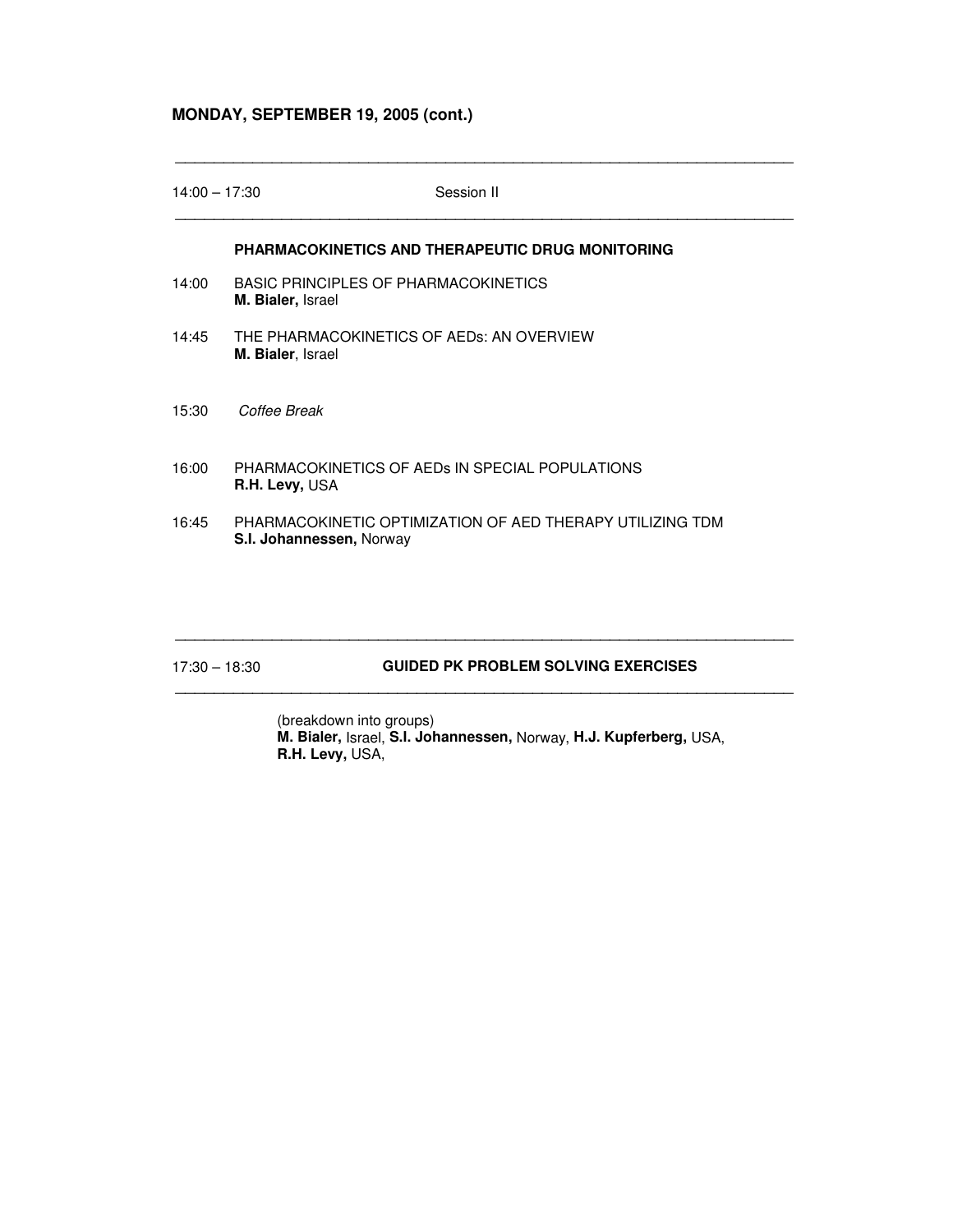### **TUESDAY, SEPTEMBER 20, 2005**

#### 09:00– 10:30 **GUIDED PK PROBLEM SOLVING EXERCISES (cont.)**

(breakdown into groups) **M. Bialer,** Israel, **S.I. Johannessen,** Norway, **H.J. Kupferberg,** USA **R.H. Levy,** USA

\_\_\_\_\_\_\_\_\_\_\_\_\_\_\_\_\_\_\_\_\_\_\_\_\_\_\_\_\_\_\_\_\_\_\_\_\_\_\_\_\_\_\_\_\_\_\_\_\_\_\_\_\_\_\_\_\_\_\_\_\_\_\_\_

\_\_\_\_\_\_\_\_\_\_\_\_\_\_\_\_\_\_\_\_\_\_\_\_\_\_\_\_\_\_\_\_\_\_\_\_\_\_\_\_\_\_\_\_\_\_\_\_\_\_\_\_\_\_\_\_\_\_\_\_\_\_\_\_

10:30 *Coffee Break*

11:00 – 15:30 Session III

\_\_\_\_\_\_\_\_\_\_\_\_\_\_\_\_\_\_\_\_\_\_\_\_\_\_\_\_\_\_\_\_\_\_\_\_\_\_\_\_\_\_\_\_\_\_\_\_\_\_\_\_\_\_\_\_\_\_\_\_\_\_\_\_

\_\_\_\_\_\_\_\_\_\_\_\_\_\_\_\_\_\_\_\_\_\_\_\_\_\_\_\_\_\_\_\_\_\_\_\_\_\_\_\_\_\_\_\_\_\_\_\_\_\_\_\_\_\_\_\_\_\_\_\_\_\_\_\_

\_\_\_\_\_\_\_\_\_\_\_\_\_\_\_\_\_\_\_\_\_\_\_\_\_\_\_\_\_\_\_\_\_\_\_\_\_\_\_\_\_\_\_\_\_\_\_\_\_\_\_\_\_\_\_\_\_\_\_\_\_\_\_\_

\_\_\_\_\_\_\_\_\_\_\_\_\_\_\_\_\_\_\_\_\_\_\_\_\_\_\_\_\_\_\_\_\_\_\_\_\_\_\_\_\_\_\_\_\_\_\_\_\_\_\_\_\_\_\_\_\_\_\_\_\_\_\_\_

\_\_\_\_\_\_\_\_\_\_\_\_\_\_\_\_\_\_\_\_\_\_\_\_\_\_\_\_\_\_\_\_\_\_\_\_\_\_\_\_\_\_\_\_\_\_\_\_\_\_\_\_\_\_\_\_\_\_\_\_\_\_\_\_

\_\_\_\_\_\_\_\_\_\_\_\_\_\_\_\_\_\_\_\_\_\_\_\_\_\_\_\_\_\_\_\_\_\_\_\_\_\_\_\_\_\_\_\_\_\_\_\_\_\_\_\_\_\_\_\_\_\_\_\_\_\_\_\_

#### **DRUG INTERACTIONS**

- 11:00 MECHANISMS AND PREDICTION OF AED INTERACTIONS **R.H. Levy**, USA
- 12:00 *Lunch Break*
- 13:30 CLINICALLY-RELEVANT DRUG INTERACTIONS IN EPILEPSY **F. Besag,** UK

### 14:30 – 15:00 **INTRODUCTION TO TRAINING WORKSHOP**

DEVELOPING A CLINICAL OUTCOME PROTOCOL **M.J. Brodie,** UK

15:00 *Coffee Break*

#### 15:30 – 17:00 **CASE STUDIES, DRUG INTERACTIONS**

GUIDED PROBLEM SOLVING EXERCISES (breakdown into groups) **F. Besag,** UK**, M. Bialer,** Israel**, R.H. Levy,** USA, **T. Tomson,** Sweden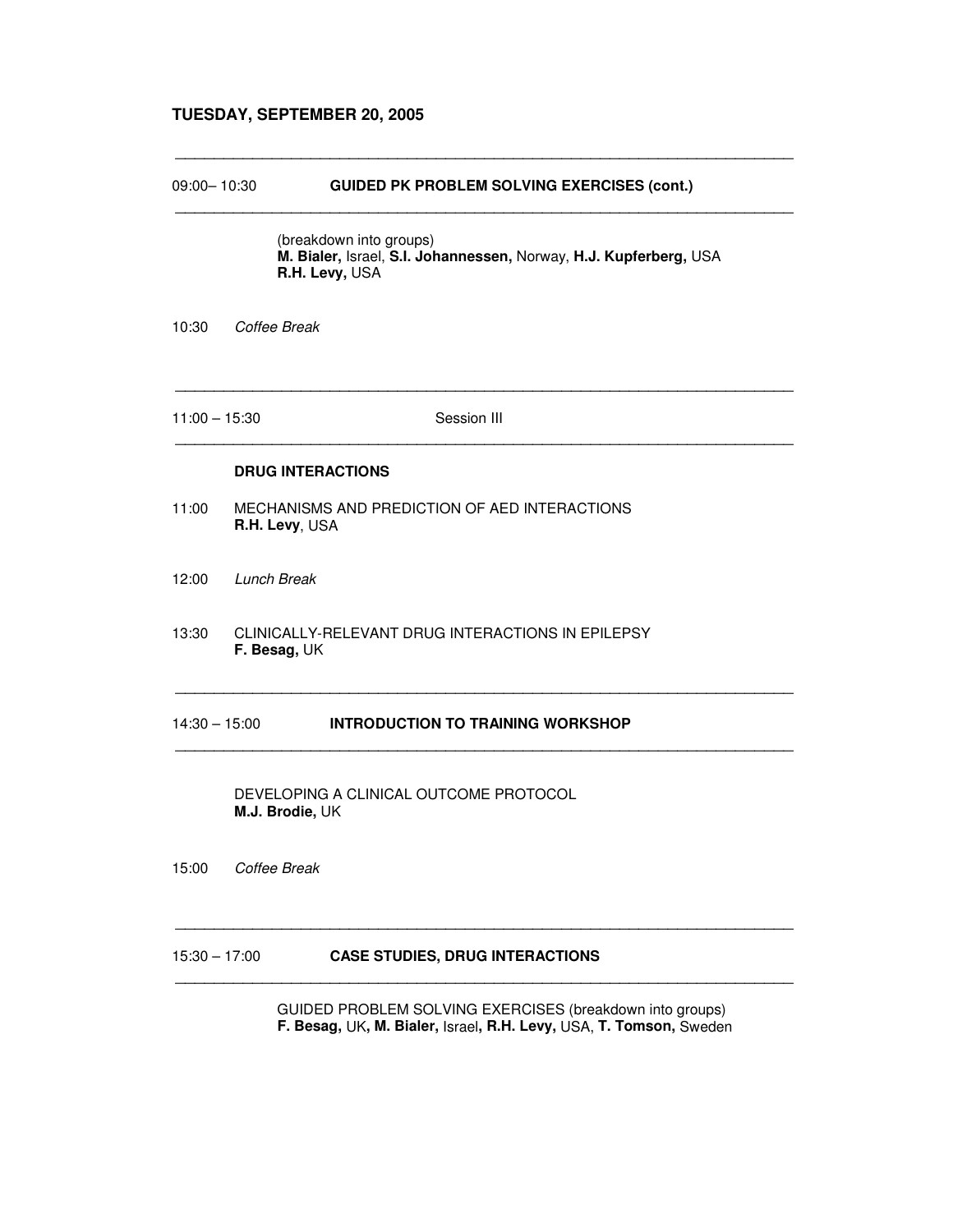# **WEDNESDAY, SEPTEMBER 21, 2005**

| $09:00 - 12:30$ | Session IV                                                                                                                              |  |  |
|-----------------|-----------------------------------------------------------------------------------------------------------------------------------------|--|--|
|                 | <b>ASSESSING EFFICACY AND SAFETY (1)</b>                                                                                                |  |  |
| 09:00           | THE 4 PHASES OF DRUG DEVELOPMENT<br>M. Bialer, Israel                                                                                   |  |  |
| 09:45           | RANDOMIZED CONTROLLED TRIALS<br>M. Baulac, France                                                                                       |  |  |
| 10:30           | Coffee Break                                                                                                                            |  |  |
| 11:00           | SPECIFICITIES OF TRIAL DESIGNS FOR CHILDREN<br>A. Arzimanoglou, France                                                                  |  |  |
| 11:30           | STATISTICAL PRINCIPLES APPLIED TO DESIGN AND ANALYSIS<br>P. Williamson, UK                                                              |  |  |
| 12:00           | STATISTICAL METHODS AND TRIAL DESIGN: PANEL DISCUSSION<br>A. Arzimanoglou, France, F. Besag, UK, M. Baulac, France<br>P. Williamson, UK |  |  |
| 12:30           | <b>Lunch Break</b>                                                                                                                      |  |  |
| 14:00-17:30     | Session V                                                                                                                               |  |  |
|                 | <b>ASSESSING EFFICACY AND SAFETY (2)</b>                                                                                                |  |  |

\_\_\_\_\_\_\_\_\_\_\_\_\_\_\_\_\_\_\_\_\_\_\_\_\_\_\_\_\_\_\_\_\_\_\_\_\_\_\_\_\_\_\_\_\_\_\_\_\_\_\_\_\_\_\_\_\_\_\_\_\_\_\_\_

- 14:00 METANALYSIS **P. Williamson,** UK
- 14.45 UNCONTROLLED STUDIES **S. Schwabe**, USA
- 15:30 *Coffee Break*
- 16:00 PRAGMATIC TRIALS **M.J. Brodie**, UK
- 16:45 PHARMACOVIGILANCE OF AEDs **S. Schwabe**, USA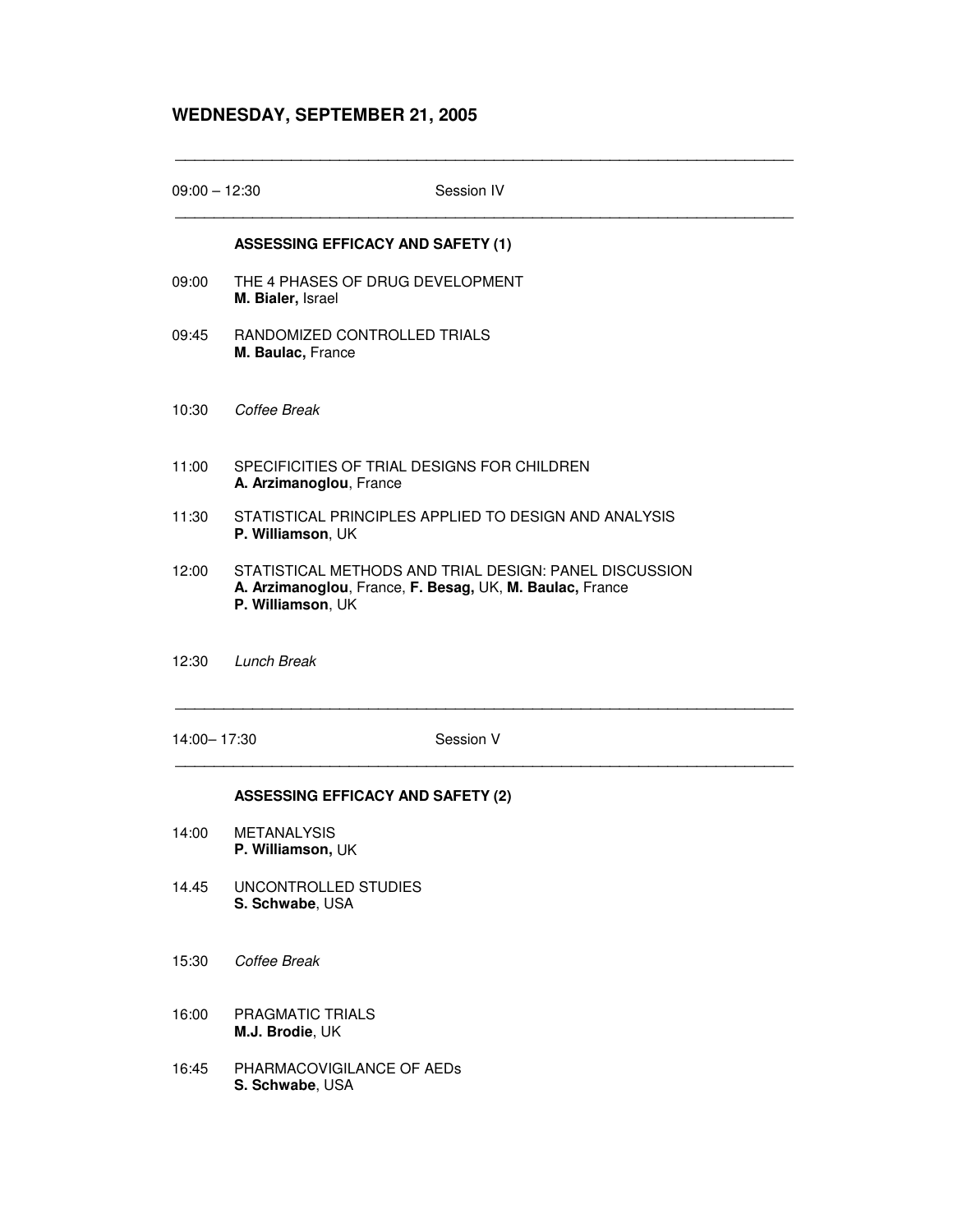## **THURSDAY, SEPTEMBER 22, 2005**

| 09:00 - 12:30   |                                                                                                                                                        | Session VI                                           |  |  |
|-----------------|--------------------------------------------------------------------------------------------------------------------------------------------------------|------------------------------------------------------|--|--|
|                 | <b>OPTIMIZING MEDICAL MANAGEMENT (1)</b>                                                                                                               |                                                      |  |  |
| 09:00           | TO TREAT OR NOT TO TREAT?<br>G. Avanzini, Italy                                                                                                        |                                                      |  |  |
| 09:45           | F. Besag, UK                                                                                                                                           | SELECTION OF DRUGS FOR INITIAL TREATMENT OF CHILDREN |  |  |
| 10:30           | Coffee Break                                                                                                                                           |                                                      |  |  |
| 11:00           | P. Wolf, Germany                                                                                                                                       | SELECTION OF DRUGS FOR INITIAL TREATMENT OF ADULTS   |  |  |
| 11:45           | OPTIMIZING DOSAGE<br>T. Tomson, Sweden                                                                                                                 |                                                      |  |  |
| 12:30           | Lunch                                                                                                                                                  |                                                      |  |  |
| $14:00 - 17:00$ |                                                                                                                                                        | Session VII                                          |  |  |
| 14:00           | Tutorials with discussion of clinical problem cases<br>A. Arzimanoglou, France, F. Besag, UK, M.J. Brodie, UK, F. Vigevano, Italy,<br>P. Wolf, Germany |                                                      |  |  |
|                 |                                                                                                                                                        |                                                      |  |  |

\_\_\_\_\_\_\_\_\_\_\_\_\_\_\_\_\_\_\_\_\_\_\_\_\_\_\_\_\_\_\_\_\_\_\_\_\_\_\_\_\_\_\_\_\_\_\_\_\_\_\_\_\_\_\_\_\_\_\_\_\_\_\_\_

\_\_\_\_\_\_\_\_\_\_\_\_\_\_\_\_\_\_\_\_\_\_\_\_\_\_\_\_\_\_\_\_\_\_\_\_\_\_\_\_\_\_\_\_\_\_\_\_\_\_\_\_\_\_\_\_\_\_\_\_\_\_\_\_

Evening: Work in groups on clinical outcome protocol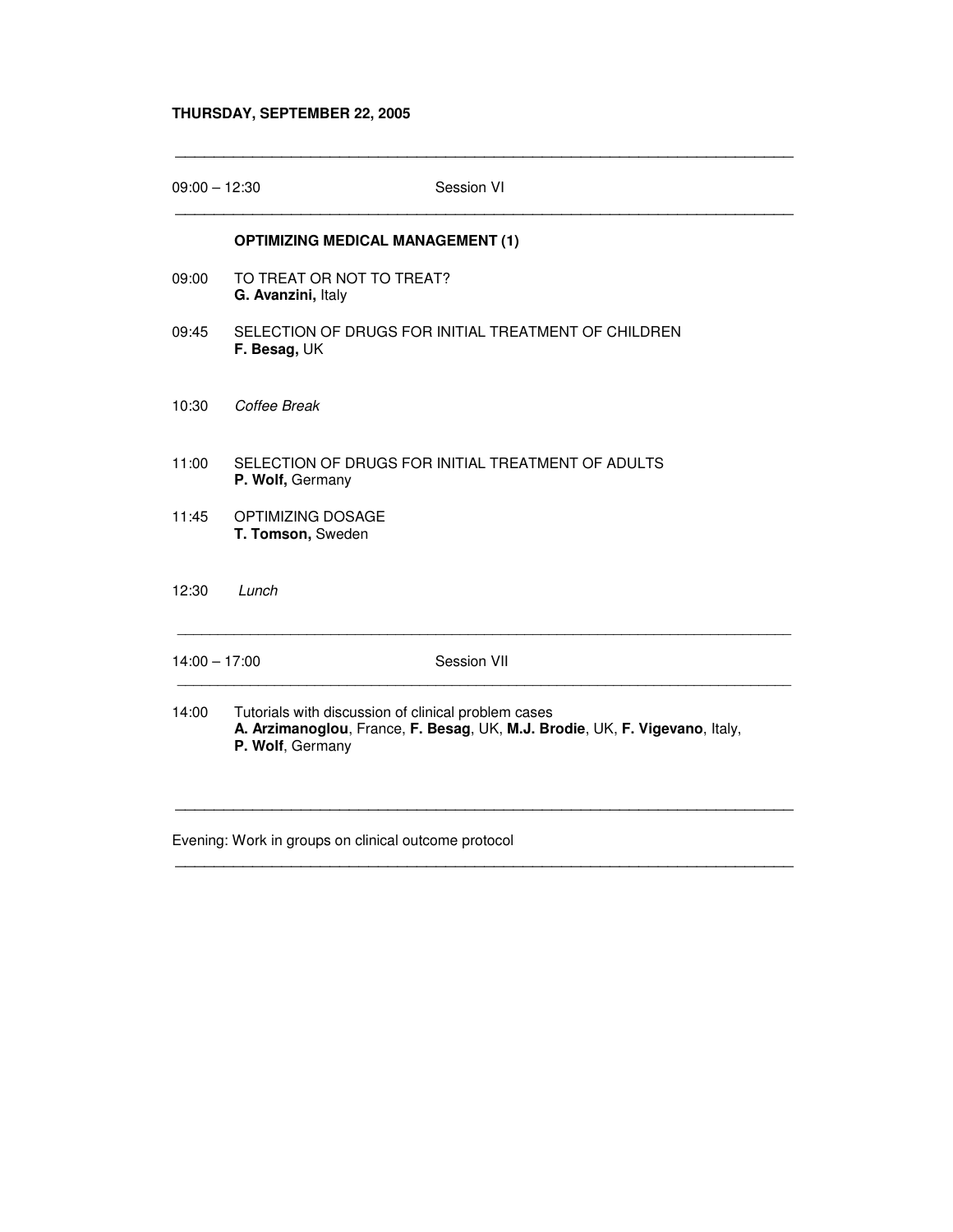# **FRIDAY SEPTEMBER 23, 2005**

| $09:00 - 12:30$ | Session VIII                                                                   |  |
|-----------------|--------------------------------------------------------------------------------|--|
|                 | <b>OPTIMIZING MEDICAL MANAGEMENT</b> (2)                                       |  |
| 09:00           | WHAT STRATEGY WHEN THE INITIAL DRUG FAILS?<br>M.J. Brodie, UK                  |  |
| 09:45           | MANAGING THE SEVERELY REFRACTORY PATIENT<br>K. Malmgren, Sweden                |  |
| 10:30           | Coffee Break                                                                   |  |
| 11:00           | MINIMIZING DRUG LOAD AND CONVERSION TO MONOTHERAPY<br><b>M. Baulac, France</b> |  |
| 11:45           | TERMINATION OF AED THERAPY IN SEIZURE FREE PATIENTS<br>A. Guekht, Russia       |  |
| 12:30           | Lunch Break                                                                    |  |

\_\_\_\_\_\_\_\_\_\_\_\_\_\_\_\_\_\_\_\_\_\_\_\_\_\_\_\_\_\_\_\_\_\_\_\_\_\_\_\_\_\_\_\_\_\_\_\_\_\_\_\_\_\_\_\_\_\_\_\_\_\_\_\_

Afternoon: At Leisure